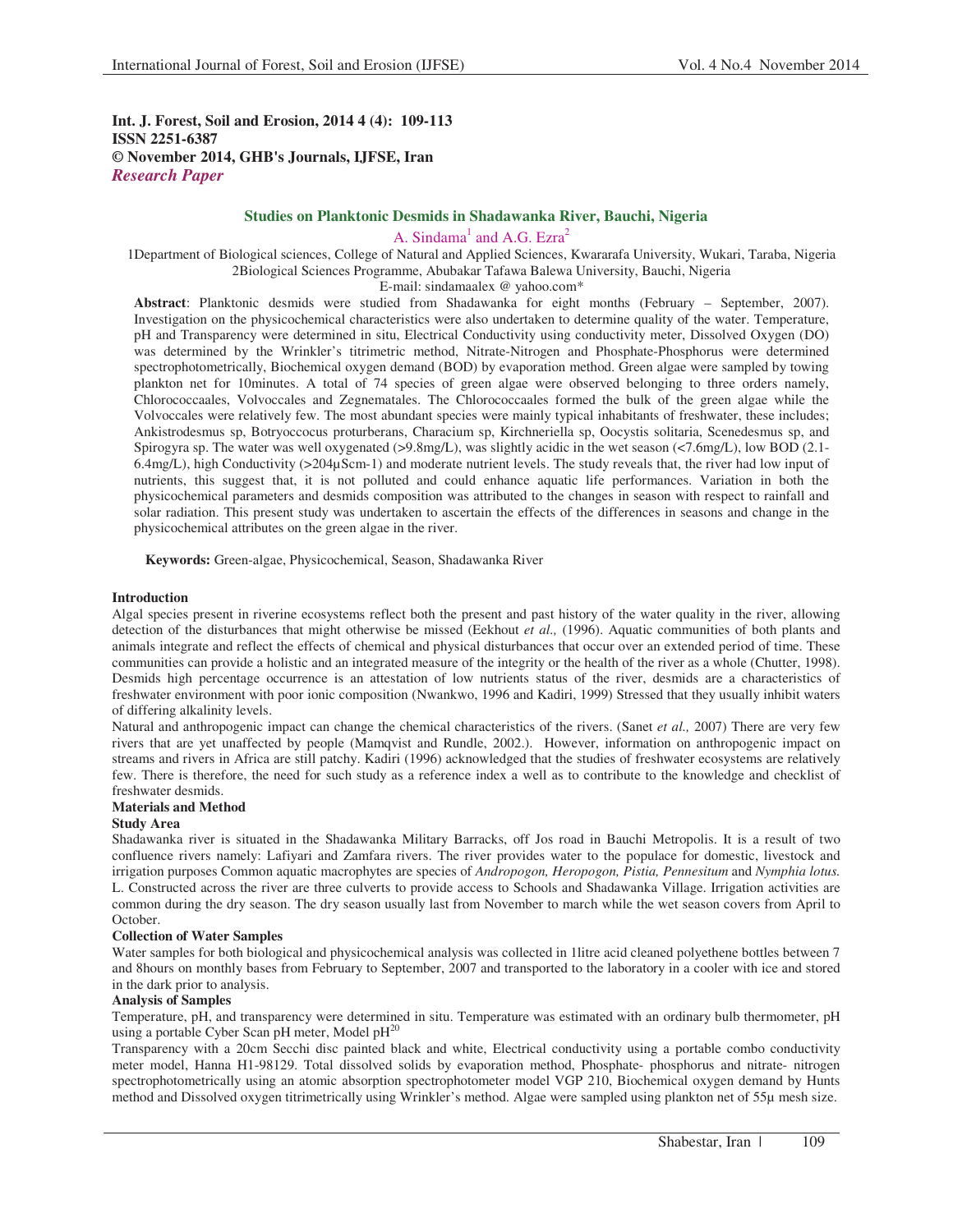

**Figure: 1. Map of Shadawanka Military Barracks Showing Shadawanka River** 

### **Results**

The results of the water quality analysis are given in **Figures 2-10**. The dissolved oxygen ranged between (9.83-15.9mg/L). Electrical conductivity was high  $(>210\mu\text{Scm}^{-1})$  moderate Nitrate-Nitrogen content  $(6.0-7.92\text{mg/L})$  which was higher during the dry season. However, Phosphate-Phosphorus increases 0.1-44mg/L as the wet season progresses. Temperature was higher during the dry season month with a maximum of 28.6°C in February and a minimum of 20°C in July during the wet season. Transparency varied between 0.2m in the dry season to 0.65m in May during the wet season. Transparency was generally higher during the dry season. pH was circum-neutral and had three regimes (Neutral-acidic- Neutral). Total Dissolved solids do not seem to have a definite trend through both seasons but appreciably increased between February to May. Biochemical Oxygen Demand decreased lower in the wet season with season which was higher during the dry season.











**Figure; 4Changes In pH In Shadawanka River Figure: 5.Changes In Nitrate-Nitrogen In Shadawanka River**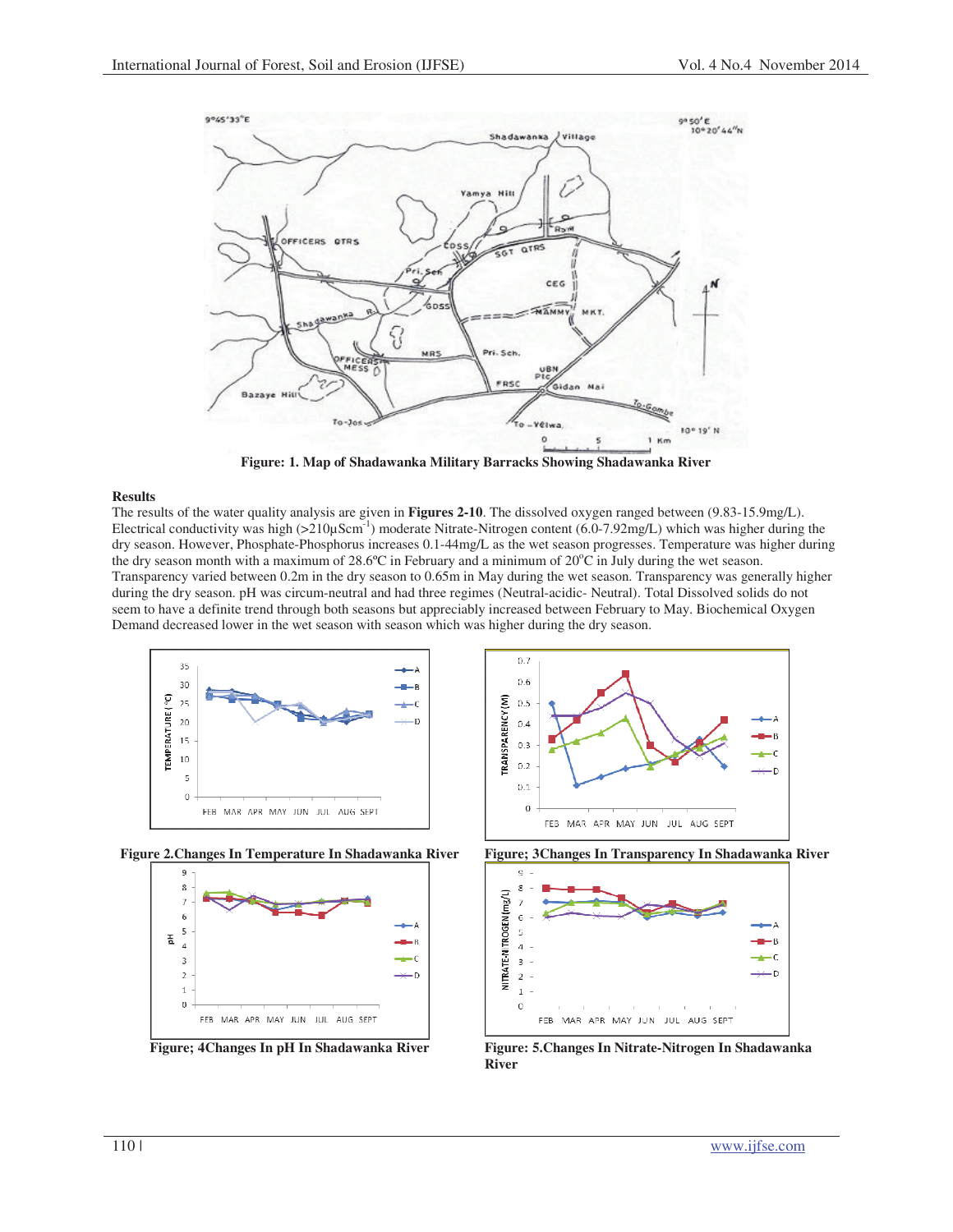

**Figure:6.Changes In Phosphate- Phosphorus In Shadawanka River.** February-September,2007



**Figure: 8.Changes In Biochemical Oxygen Demand In Shadawanka River.** February-September,2007



**Figure:9.Changes In Depth In Shadawanka River**,February-September,2007



| Table:1. Species Composition of Planktonic green algae of Shadawanka River, Bauchi. February-September, 2007 |  |
|--------------------------------------------------------------------------------------------------------------|--|
|--------------------------------------------------------------------------------------------------------------|--|

| <b>Class: Chlorophyceae</b>            |                 |                |                          |        |                          |             |               |                  |
|----------------------------------------|-----------------|----------------|--------------------------|--------|--------------------------|-------------|---------------|------------------|
| <b>Order: Chlorococcales</b>           | <b>February</b> | <b>March</b>   | April                    | May    | June.                    | <b>July</b> | <b>August</b> | <b>September</b> |
| A.fractus. (West and West)Brun.        |                 |                | -                        | ۰      | -                        | ۰           | ۰             |                  |
| A.fusiformis(Corda) Sensukors.         |                 | $^{+}$         | $^{+}$                   | ۰      |                          | ۰           | ۰             |                  |
| A.graciles. Korshikov.                 |                 | $^+$           |                          |        |                          |             |               |                  |
| Ankistrodesmus sp.                     | $^+$            |                | $^+$                     | ۰      | $\overline{\phantom{a}}$ |             |               |                  |
| Table 1 contd                          |                 |                |                          |        |                          |             |               |                  |
| Ankistrodesmus westeii. Grun           | $\ddot{}$       | $^{+}$         | $^{+}$                   | ۰      | ۰                        | -           | ۰             |                  |
| Botryococcus proturberans G.S. West    |                 | $\overline{+}$ |                          | $^{+}$ |                          |             |               |                  |
| Chara sp                               |                 |                |                          | ۰      |                          |             |               |                  |
| <i>Characium accuminatum</i> , A.Braun |                 | -              | $^{+}$                   | ۰      |                          | $^{+}$      |               |                  |
| Characium gracilipes. Lambert.         |                 |                | $\overline{\phantom{a}}$ |        |                          | ۰           |               |                  |
| Characium sp                           |                 |                |                          |        |                          |             |               |                  |



**Figure: 7.Changes In Electrical Conductivity In Shadawanka River**



**Figure:10.Changes In Dissolved Oxygen In Shadawanka River** February-September,2007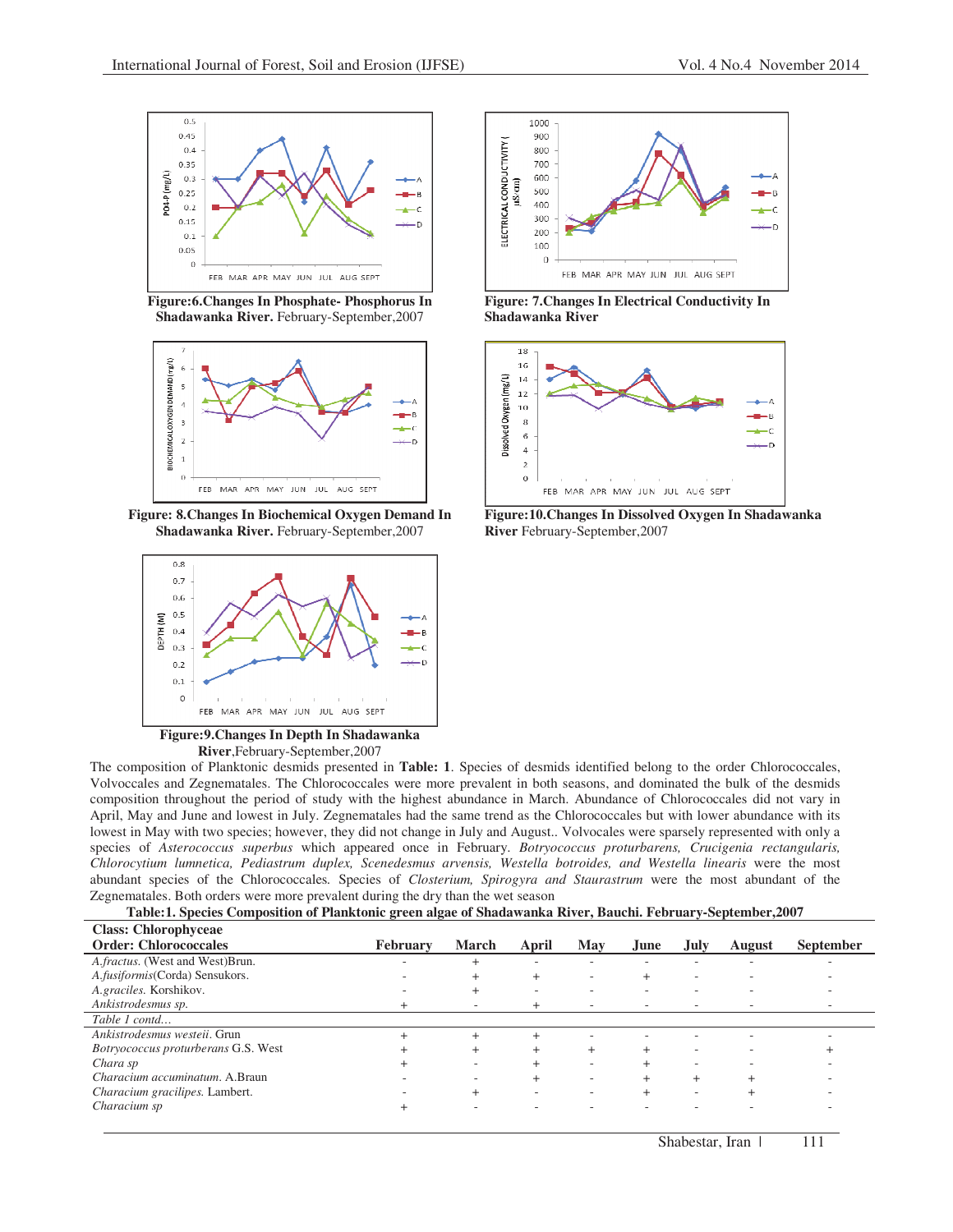| Characium vacualatum. Lee et Bold.                           |                                    | $^{+}$                   | $\begin{array}{c} + \end{array}$ | $^{+}$                           | $\begin{array}{c} + \end{array}$ |                                  |                          |                          |
|--------------------------------------------------------------|------------------------------------|--------------------------|----------------------------------|----------------------------------|----------------------------------|----------------------------------|--------------------------|--------------------------|
| Chlorella vulgaris. Beig.                                    |                                    | $^{+}$                   | L,                               | $^{+}$                           | $\overline{\phantom{a}}$         | $\begin{array}{c} + \end{array}$ | $^{+}$                   |                          |
| Chroococcus minutes. (Kutz) Naegeli.                         | $^+$                               | $^{+}$                   | $^{+}$                           | $^{+}$                           | $\overline{a}$                   | L,                               | J.                       |                          |
| Chlorocytium lemnecum. Williams.                             |                                    | $^{+}$                   | L,                               | $^{+}$                           | $^{+}$                           | $\begin{array}{c} + \end{array}$ | $^{+}$                   |                          |
| Crucigenia rectangularis. (Naeg) Kom-legh                    | $^{+}$                             | $^{+}$                   | $^{+}$                           | $^{+}$                           | $\ddot{}$                        | ä,                               | $\overline{\phantom{a}}$ | $\ddag$                  |
| C.tetrapodia (Kirk) West and West.                           | $^{+}$                             | $^{+}$                   | $\overline{a}$                   | $\overline{\phantom{a}}$         | $+$                              | ä,                               | $\overline{\phantom{a}}$ |                          |
| Kirchneriella elongata. G. M. Smith.                         |                                    | $\overline{a}$           |                                  | ÷                                |                                  | L.                               | ÷                        |                          |
|                                                              | $^{+}$                             |                          | $+$                              |                                  | $+$                              |                                  |                          | $^+$                     |
| K.linearis. G. M. Smith.                                     | $^{+}$                             | $\overline{\phantom{a}}$ | $+$                              | L,                               | $\overline{\phantom{a}}$         |                                  | J.                       | $^+$                     |
| K. obesa. (Bernard) G. M.Smith.                              | $\overline{+}$                     | $^{+}$                   |                                  | $^{+}$                           | $^{+}$                           |                                  |                          |                          |
| Kirchenerialla sp                                            | $^+$                               | $^{+}$                   | $^{+}$                           | ÷,                               | L,                               |                                  | J.                       |                          |
| Oocystis biospora. Kg.                                       |                                    | L,                       | $^{+}$                           |                                  | $^{+}$                           | $\begin{array}{c} + \end{array}$ | J.                       |                          |
| O. solitaria. Wittrock.                                      |                                    | $^{+}$                   | ÷                                | $^{+}$                           | L,                               | L,                               | $^{+}$                   | $\ddag$                  |
| Pediastrum botroanum. Meneghii                               | $^{+}$                             | $^{+}$                   | $\overline{\phantom{a}}$         |                                  | $\overline{\phantom{a}}$         | $^{+}$                           | $^{+}$                   |                          |
| P. biradinum. Meyen.                                         | $^+$                               | $^{+}$                   | ÷                                | ÷                                | $\sim$                           | $\ddot{}$                        | $\overline{\phantom{a}}$ |                          |
| P. duplex. West and West.                                    | $^{+}$                             | $^{+}$                   | ÷,                               | $\overline{\phantom{a}}$         | $\overline{\phantom{a}}$         | $\ddot{}$                        | $+$                      | $^+$                     |
| P. lestyanum.Meneghii                                        | $^+$                               | L,                       |                                  | $^{+}$                           |                                  | $\overline{a}$                   | $\ddot{}$                | $\overline{+}$           |
| Scenedesmus accuminatus (Lagerh) Chod.                       |                                    |                          | $\overline{a}$                   |                                  |                                  | ÷,                               |                          |                          |
|                                                              | $^{+}$                             | $^{+}$                   |                                  |                                  | $\overline{\phantom{a}}$         |                                  | $\overline{\phantom{a}}$ |                          |
| S.arvensis. Chodat.                                          | $^{+}$                             | $^{+}$                   |                                  |                                  | $^{+}$                           | ÷                                | $^{+}$                   | $^{+}$                   |
| S. calyptratus. Comas.                                       | $^{+}$                             | $^{+}$                   |                                  |                                  | $\sim$                           |                                  | J.                       | $^+$                     |
| S. curvicaudal. Brebbisson.                                  | $^{+}$                             | L,                       | ÷.                               |                                  | $+$                              | $\ddot{}$                        | $^{+}$                   |                          |
| S. incrassatulus. G.M. Smith.                                | $^{+}$                             | $^{+}$                   |                                  |                                  |                                  |                                  | L,                       | $\ddag$                  |
| S. intermediates. Chod.                                      | $^{+}$                             | $^{+}$                   | $+$                              |                                  |                                  |                                  | $+$                      |                          |
| S.opoliensis. P. Richter.                                    |                                    |                          |                                  |                                  |                                  |                                  | J.                       |                          |
|                                                              | $^{+}$                             | $^{+}$                   |                                  |                                  |                                  | $\overline{+}$                   |                          |                          |
| S. perforatus Lemmermann.                                    |                                    | $^{+}$                   | $\overline{\phantom{a}}$         |                                  | $\ddot{}$                        | ÷.                               | ÷,                       | $^{+}$                   |
| S. quadracaudal. Grun.                                       | $^{+}$                             | $^{+}$                   |                                  |                                  | $\ddot{}$                        | ä,                               | ÷,                       | $\ddot{}$                |
| Scenedesmus sp.                                              | $\overline{+}$                     | L,                       | $\ddot{}$                        |                                  | $\overline{\phantom{a}}$         |                                  | ÷,                       | $^+$                     |
| S. spinosus. Chod.                                           | $^{+}$                             | $^{+}$                   | $\overline{\phantom{a}}$         |                                  | $\overline{\phantom{a}}$         | ÷,                               | ÷,                       |                          |
| S. ventralis. Kom-legh.                                      | $^{+}$                             | $^{+}$                   |                                  |                                  | $\overline{a}$                   |                                  |                          | $^{+}$                   |
| Tetraedron biforcatum (Wolle) Lagerh.                        |                                    | L,                       | $+$                              |                                  | $+$                              | $\begin{array}{c} + \end{array}$ | $\overline{\phantom{a}}$ |                          |
| T. minimum. Hansgirg                                         |                                    | $^{+}$                   | $^{+}$                           |                                  | $\ddot{}$                        | L,                               | $^{+}$                   |                          |
|                                                              |                                    |                          |                                  |                                  |                                  |                                  |                          |                          |
| T. regulare. Kutz.                                           |                                    | $^{+}$                   |                                  |                                  | $\overline{\phantom{0}}$         | $\overline{a}$                   | $\overline{a}$           |                          |
| T.tumidulum. Riemsh.                                         |                                    | L,                       | $^{+}$                           |                                  | $^{+}$                           | $\begin{array}{c} + \end{array}$ | $^{+}$                   |                          |
| T.trigonum. Hansgwg                                          |                                    | L,                       | $\overline{a}$                   | $^{+}$                           | $+$                              | $\overline{a}$                   | $^{+}$                   |                          |
|                                                              |                                    |                          |                                  |                                  |                                  |                                  |                          |                          |
|                                                              |                                    |                          |                                  |                                  |                                  |                                  | J.                       |                          |
| Tetrastrum elegans. Playf                                    | $^{+}$                             | $^{+}$                   |                                  |                                  | $\overline{\phantom{a}}$         |                                  |                          |                          |
| T. heterocanthum. Chod                                       | $^{+}$                             | $^{+}$                   | $\overline{a}$                   | ٠                                | $\overline{\phantom{a}}$         | ÷.                               | $\overline{\phantom{a}}$ |                          |
| T. triangulare. Komareck                                     | $^+$                               | $^{+}$                   |                                  |                                  | $\sim$                           |                                  | ÷                        |                          |
| Westella butryoides.(W.West)De Wild.                         | $^{+}$                             | L,                       | $^{+}$                           | $^{+}$                           | $\ddot{}$                        | ٠                                | $\ddot{}$                |                          |
| W. linearis. G. M. Smith.                                    |                                    | $^{+}$                   | $+$                              | $^{+}$                           | $\ddot{}$                        | L,                               | $\ddot{}$                |                          |
| Wolle soccata (Wolle) Bornet Flahault.                       |                                    | Ĭ.                       |                                  |                                  | $+$                              | $\ddot{}$                        | L,                       |                          |
| <b>Order: Zegnematales</b>                                   |                                    |                          |                                  |                                  |                                  |                                  |                          |                          |
|                                                              |                                    |                          |                                  |                                  |                                  |                                  |                          |                          |
| Euastrum sp.                                                 | $^{+}$                             |                          |                                  |                                  |                                  |                                  |                          |                          |
| E. sobordinata. Kutzing.                                     | $\overline{\phantom{a}}$           |                          | L,                               | $^{+}$                           |                                  |                                  | $\ddot{}$                |                          |
| Closterium biclavatum Scott and Prescott.                    | $\begin{array}{c} + \end{array}$   | $\overline{\phantom{a}}$ | $\overline{\phantom{a}}$         | $\begin{array}{c} + \end{array}$ | $\overline{\phantom{a}}$         | $\overline{\phantom{a}}$         | $\overline{\phantom{a}}$ | $\overline{\phantom{a}}$ |
| Table 1 contd                                                |                                    |                          |                                  |                                  |                                  |                                  |                          |                          |
| C.cynthia. Cynthia                                           | $\overline{\phantom{a}}$           | $\overline{a}$           | $\overline{\phantom{a}}$         | $\! + \!\!\!\!$                  | $\overline{a}$                   | $\overline{\phantom{a}}$         | $+$                      | $\overline{a}$           |
| C. dianae. Kutzing.                                          | $^{+}$                             |                          | $\overline{\phantom{a}}$         | $\! + \!\!\!\!$                  | $\overline{\phantom{0}}$         | $\overline{\phantom{m}}$         | ÷,                       |                          |
| C. giganteum. Breb.                                          | $^{+}$                             |                          | $\ddot{}$                        | L                                |                                  | $\overline{a}$                   | $^{+}$                   |                          |
| C. graciles. Grun                                            |                                    |                          |                                  |                                  |                                  |                                  | $^{+}$                   |                          |
| C. incurvum. Breb.                                           | $^{+}$<br>$\overline{\phantom{a}}$ |                          | $^{+}$<br>L,                     | $^{+}$                           |                                  | $^{+}$                           |                          |                          |
|                                                              |                                    |                          | ٠                                |                                  | ٠                                |                                  |                          |                          |
| C. infractum. T. West.                                       | $^{+}$                             | $^{+}$                   |                                  | $^{+}$                           |                                  |                                  |                          | $^{+}$                   |
| C. jeneri. Ralfs.                                            | $\ddot{}$                          | $\ddot{}$                | $\overline{\phantom{a}}$         | $^{+}$                           | $^{+}$                           |                                  |                          |                          |
| C. lanula. Stein.                                            |                                    | $\ddot{}$                | $\overline{\phantom{a}}$         | $+$                              | ä,                               | $^{+}$                           | $^{+}$                   |                          |
| C. lineatum. Lemmermann.                                     |                                    | $^{+}$                   | L,                               | $^{+}$                           | ٠                                | $\overline{\phantom{a}}$         |                          |                          |
|                                                              |                                    |                          |                                  |                                  |                                  |                                  |                          |                          |
| C. moniliferum. G. S. West.                                  | $^{+}$                             |                          | ÷,                               | $^{+}$                           |                                  | $^{+}$                           |                          |                          |
| C. pseudolanula. Breb.                                       | $\ddot{}$                          |                          | $\overline{\phantom{a}}$         |                                  | ٠                                | $\overline{\phantom{a}}$         |                          | $^{+}$                   |
| Closterium sp.                                               | $\ddot{}$                          |                          | $\ddot{}$                        |                                  | $\ddot{}$                        | $^{+}$                           | $^{+}$                   |                          |
| Closterium toxo. Lemmermann                                  |                                    | $^{+}$                   | L,                               |                                  | $\overline{a}$                   | $\overline{a}$                   |                          |                          |
| Cosmarium rodum. Gutw.                                       |                                    | $^{+}$                   |                                  |                                  | $^{+}$                           | $^{+}$                           |                          |                          |
| Oedogonium incospicuum. Hirn.                                |                                    |                          |                                  | $^{+}$                           | $+$                              |                                  | $^{+}$                   |                          |
|                                                              |                                    |                          |                                  |                                  | $+$                              |                                  | $^{+}$                   |                          |
| Spirogyra angulare. Transeau.                                |                                    |                          | ÷,                               |                                  |                                  | $^{+}$                           |                          |                          |
| S.porticalis. Cleve.                                         | $^{+}$                             | $^{+}$                   |                                  | $^{+}$<br>÷                      | $+$                              |                                  |                          |                          |
| Spirogyra sp                                                 | $\overline{+}$                     |                          | $\ddot{}$                        |                                  | $+$                              | $^{+}$                           |                          | $^{+}$                   |
| Staurastrum cerates. Krieg.                                  |                                    | $^{+}$                   | ÷,                               | $^{+}$                           | $\overline{a}$                   | $^{+}$                           | $^{+}$                   |                          |
| Staurastrum sp                                               | $+$                                |                          | ÷,                               |                                  | $\overline{a}$                   | $\overline{a}$                   | $+$                      | $^{+}$                   |
| <b>Order: Volvocales</b><br>Asterococcus superbus. Scherffel |                                    | $^+$                     |                                  |                                  |                                  | $^+$                             |                          | $^{+}$                   |

Key: **(+) Present, (-) Absent**